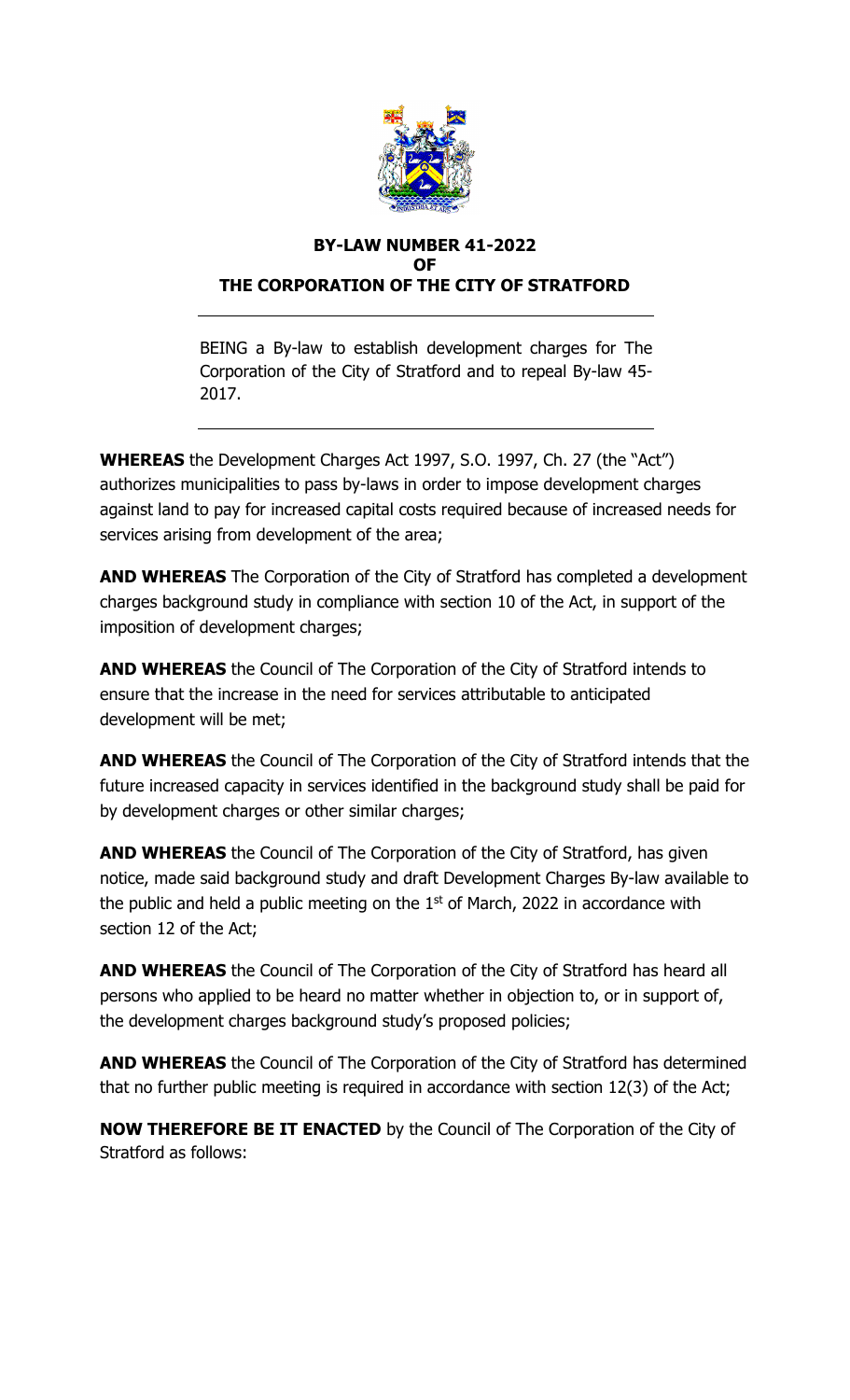## **1.0 DEFINITIONS**

- 1.1 In this By-law,
	- (a) "accessory", when used to describe a use, a building or a structure, means a use, a building or a structure that is incidental, subordinate and exclusively devoted to a main use, building or structure and located on the same lot therewith;
	- (b) "act" means the Development Charges Act, 1997, S.O. 1997, c.27, as amended, or any successor thereof;
	- (c) "apartment" means a dwelling unit other than a triplex, or townhouse, in a building containing three (3) or more dwelling units accessible from a corridor system connecting with a common entrance from outside the dwelling, where the occupants have the common right to use halls, stairs, elevators, and yards, the said dwelling being located on a single lot being held and maintained under one (1) ownership or under condominium ownership;
	- (d) "class" means a grouping of services combined to create a single service for the purposes of this By-law and as provided in section 7 of the *Development Charges Act*;
	- (e) "commercial" means a building, structure, or lot, for which the use is commercial in nature pertaining to the buying or selling of commodities or the supplying of services for remuneration, including the supplying of services in a residential use property for profit, but does not include activities associated with the manufacturing, warehousing or assembly of goods, any construction work or uses accessory to an industrial use;
	- (f) "converted dwelling" means a single detached dwelling or an attached pair of semi-detached dwellings that has been altered or otherwise converted to contain therein more than one (1) dwelling unit;
	- (g) "City" means The Corporation of the City of Stratford;
	- (h) "development" means the construction, erection or placing of one or more buildings or structures on lands or the making of an addition or alteration to a building or structure that has the effect of increasing the size or usability thereof, includes redevelopment and requires one or more of the actions listed in section 3.4;
	- (i) "development charge" means a charge imposed pursuant to this By-law;
	- (j) "dwelling unit" means a room or rooms located within a building or structure which are occupied or designed or intended to be occupied by one or more persons as a single housekeeping unit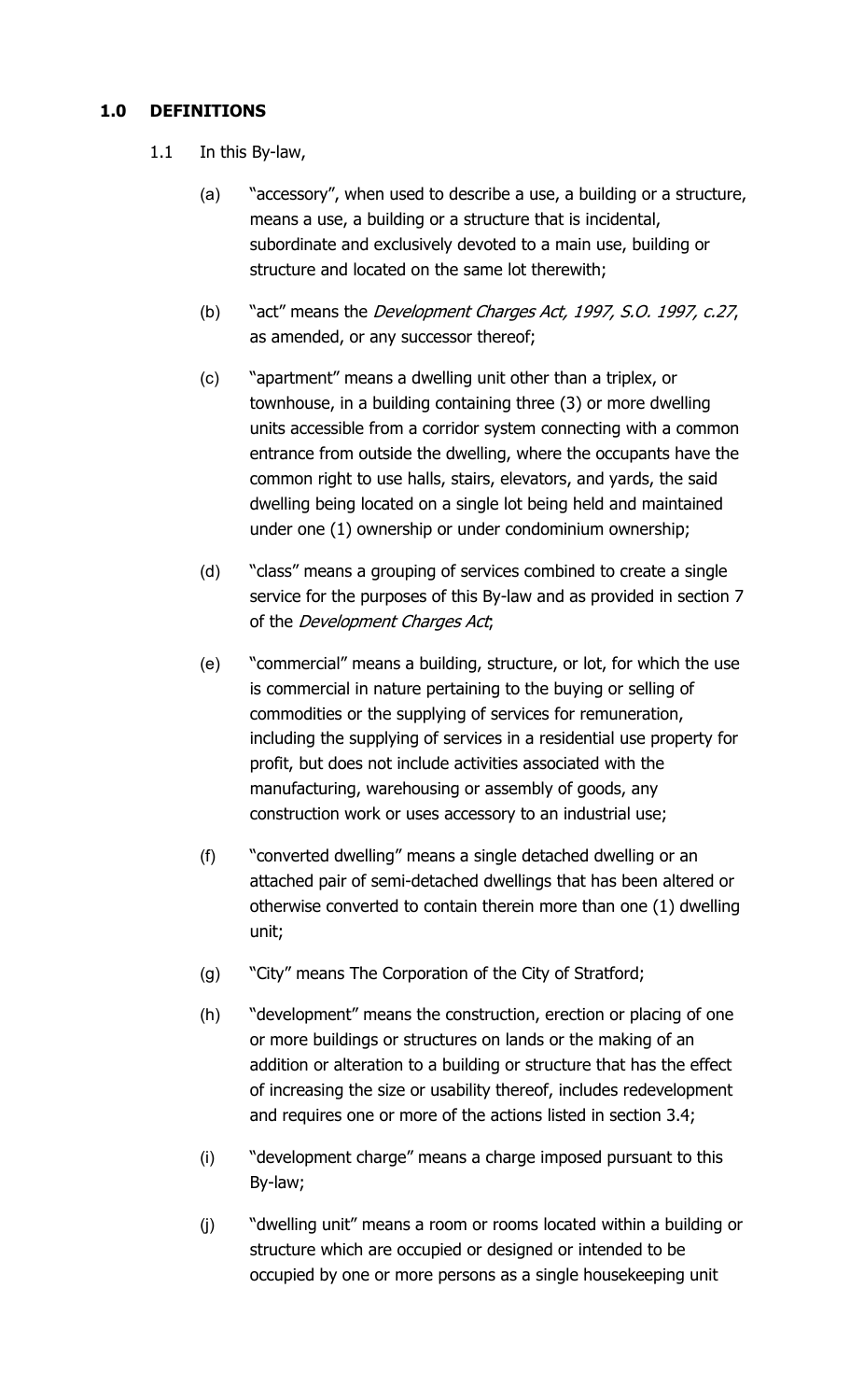and for which a separate private entrance (from outdoors or a common hallway), bathroom and kitchen facilities are provided;

- (k) "gross floor area" means the total floor area, measured between the outside of the exterior walls or between the outside of exterior and the centre line of party walls dividing the building from another building, of all floors above the average level of finished ground adjoining the building at its exterior walls;
- (l) "industrial" means lands, buildings or structures used or designed or intended for use for manufacturing, processing, fabricating or assembly of raw goods, warehousing or bulk storage of goods, and includes office uses and the sale of commodities to the general public where such uses are accessory to an industrial use;
- (m) "institutional" means development of a building or structure intended for use,
	- (i) as a long-term care home within the meaning of subsection 2 (1) of the Long-Term Care Homes Act, 2007;
	- (ii) as a retirement home within the meaning of subsection 2 (1) of the Retirement Homes Act, 2010;
	- (iii) by any of the following post-secondary institutions for the objects of the institution:
		- a) a university in Ontario that receives direct, regular, and ongoing operating funding from the Government of Ontario,
		- b) a college or university federated or affiliated with a university described in subclause (a), or
		- c) an Indigenous Institute prescribed for the purposes of section 6 of the *Indigenous Institutes Act, 2017*;
	- (iv) as a memorial home, clubhouse or athletic grounds by an Ontario branch of the Royal Canadian Legion; or
	- (v) as a hospice to provide end of life care;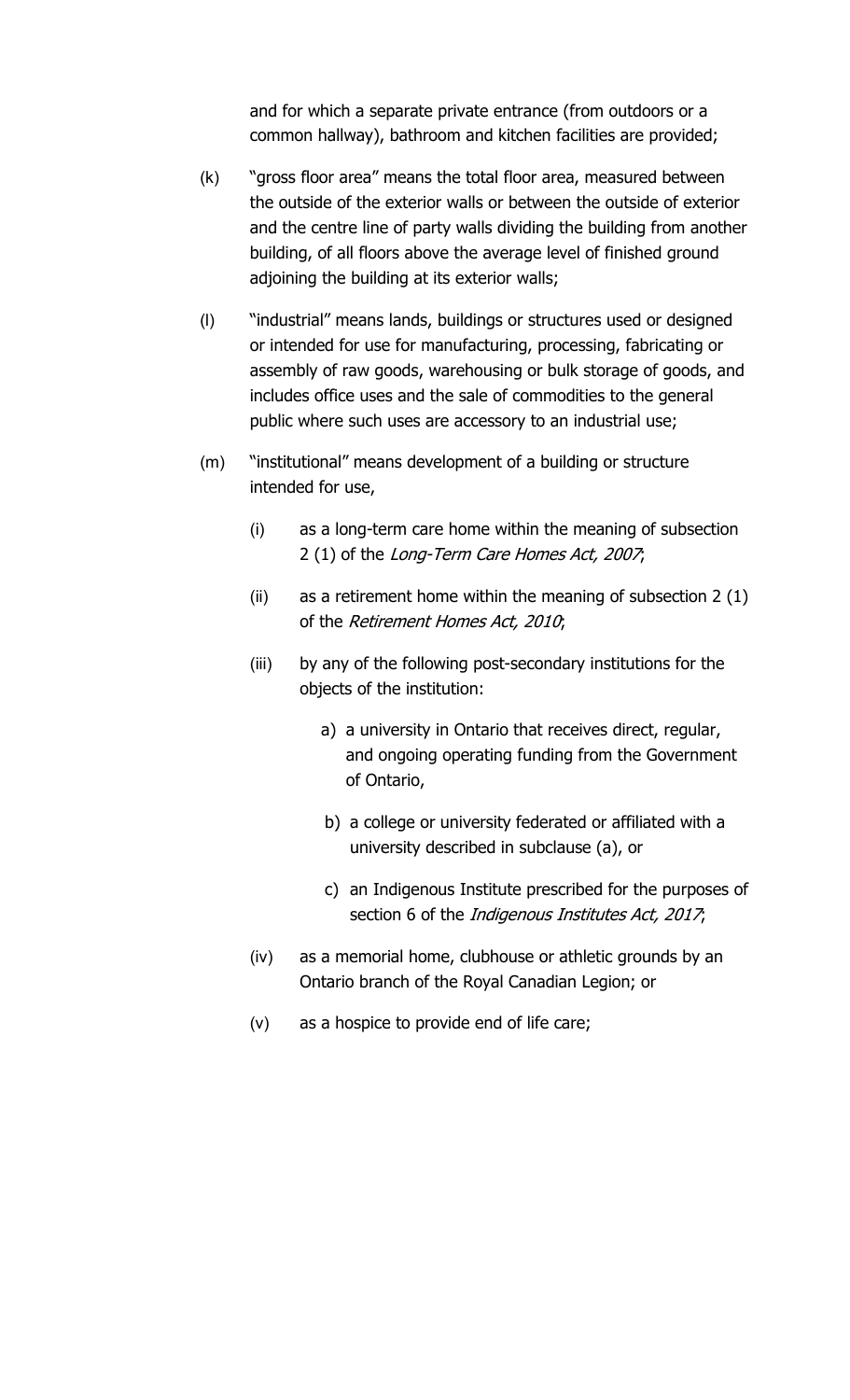- (n) "interest rate" means the annual rate of interest calculated in the City's D.C. Interest Policy;
- (o) "local board" means a local board as defined in section 1 of the Municipal Affairs Act other than a board as defined in subsection 1 (1) of the Education Act;
- (p) "non-profit housing development" means development of a building or structure intended for use as residential premises by,
	- (i) a corporation to which the Not-for-Profit Corporations Act, 2010 applies, that is in good standing under that Act and whose primary object is to provide housing;
	- (ii) a corporation without share capital to which the Canada Not-for-profit Corporations Act applies, that is in good standing under that Act and whose primary object is to provide housing; or
	- (iii) a non-profit housing co-operative that is in good standing under the Co-operative Corporations Act.
- (q) "non-residential use" means lands, building or structures used, designed or intended for the principal use for other than residential use, and shall include, but is not limited to, commercial, industrial and institutional forms of development;
- (r) "owner" means any person whose interest in a parcel of land is defined and whose name is specified in an appropriate instrument in the relevant Land Registry Office and includes a person who had made application for approval for the development of land upon which a development charge is imposed;
- (s) "Quadruplex dwelling" means a dwelling other than a converted dwelling or a townhouse dwelling containing four (4) dwelling units, each of which has an independent entrance either directly from a yard or from a common vestibule;
- (t) "redevelopment allowance" shall have the meaning ascribed in section  $4.3$  (a);
- (u) "rental housing" means development of a building or structure with four or more dwelling units all of which are intended for use as rented residential premises;
- (v) "residential use" means lands, building or structures used, designed or intended for all residential uses;
- (w) "semi-detached dwelling" means one of a pair of single dwellings which are attached together horizontally in whole or in part above grade and divided vertically from each other by a common wall,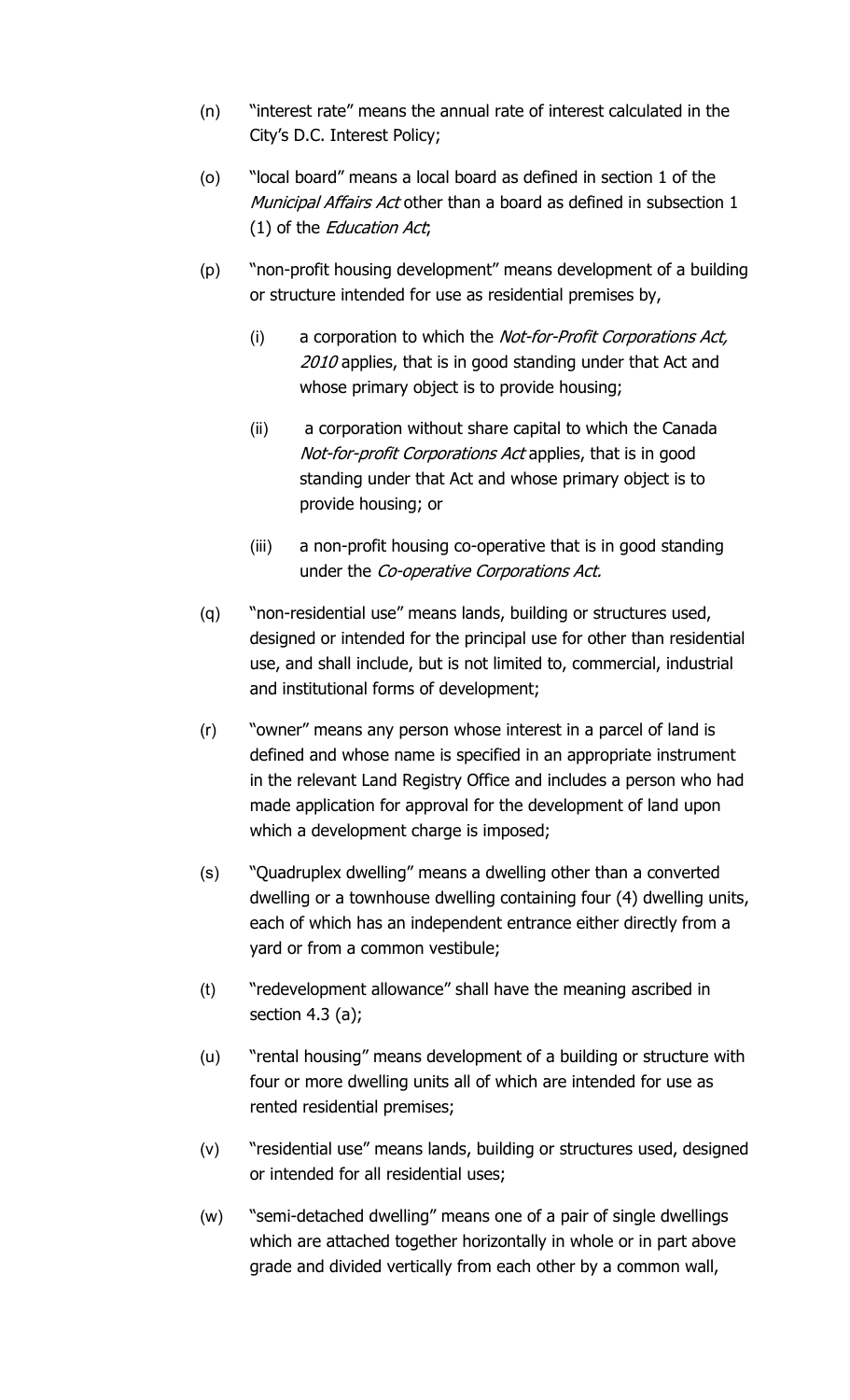and each of which has a private independent entrance directly from yard, the said pair of dwellings being free standing, separate and detached from other main buildings or main structures;

- (x) "services" means services designated in section 2.0 of this By-law;
- (y) "single detached dwelling" means a single dwelling which is freestanding, separate and detached from other main buildings or main structures;
- (z) "special care facilities" means lands or Buildings without dwelling units, which are used or designed or intended for use for the purpose of providing supervision, nursing care or medical treatment, that are licensed, approved or supervised under any special or general Act;
- (aa) "special care/special dwelling" means the residential portion of Special Care Facilities, including Group Homes, containing rooms or suites of rooms designed or intended to be used for sleeping and living accommodations that have a common entrance from street level:
	- (i) Where the occupants have the right to use in common, halls, stairs, yards, common rooms, and accessory buildings;
	- (ii) Which may or may not have exclusive sanitary and/or culinary facilities;
	- (iii) That is designed to accommodate persons with specific needs. Including, but not limited to, independent permanent living arrangements; and
	- (iv) Where support services such as meal preparation, grocery shopping, laundry, housekeeping, nursing, respite care, and attendant services may be provided at various levels.
- (bb) "townhouse" means one of a group of two or more dwellings including row dwellings, other than a semi-detached, triplex or apartment building, which are attached together horizontal in whole or in part above grade and divided vertically from each other by a common wall between each two (2) adjacent dwellings, and each of which has a private independent entrance directly from a yard;
- (cc) "triplex" means a dwelling which is divided horizontally into three (3) dwelling units.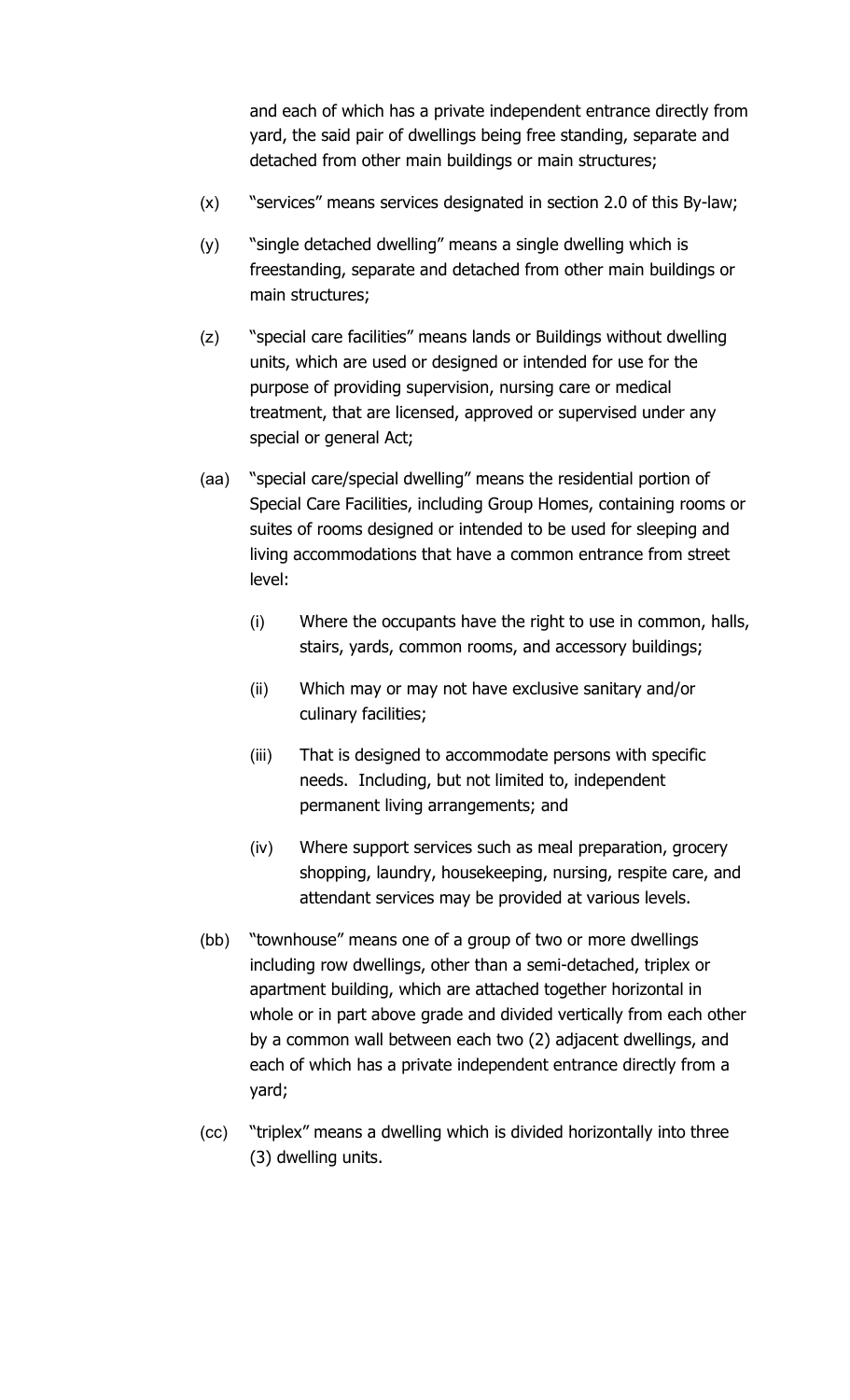## **2.0 DESIGNATION OF SERVICES/CLASSES OF SERVICES**

- 2.1 The categories of services/classes of services for which development charges are imposed under this By-law are noted as lettered headings, as follows:
	- (a) Public Works;
	- (b) Fire Protection Services
	- (c) Police Services;
	- (d) Parks and Recreation Services;
	- (e) Library Services;
	- (f) Growth Studies;
	- (g) Housing Services;
	- (h) Waste Diversion Services;
	- (i) Services Related to a Highway;
	- (j) Water Services;
	- (k) Wastewater Services; and
	- (l) Storm Water Management Services (area specific).

# **3.0 APPLICABILITY RULES**

- 3.1 This By-law applies to development on all lands in the geographic area of the City;
- 3.2 Development charges on development shall be payable in the amounts established in section 4.0 of this By-law;
- 3.3 Despite the provisions of subsection 3.2 of this By-law, development charges shall not be imposed on development undertaken on lands owned by and used for the purposes of:
	- (a) the City or a local board or commission thereof;
	- (b) the County of Perth or a local board or commission thereof;
	- (c) a School Board as defined in subsection  $1(1)$  of the *Education Act*; and
	- (d) Land vested in or leased to a university that receives regular and ongoing operating funds from the government for the purposes of post-secondary education is exempt from development charges imposed under the *Development Charges Act, 1997* if the development in respect of which development charges would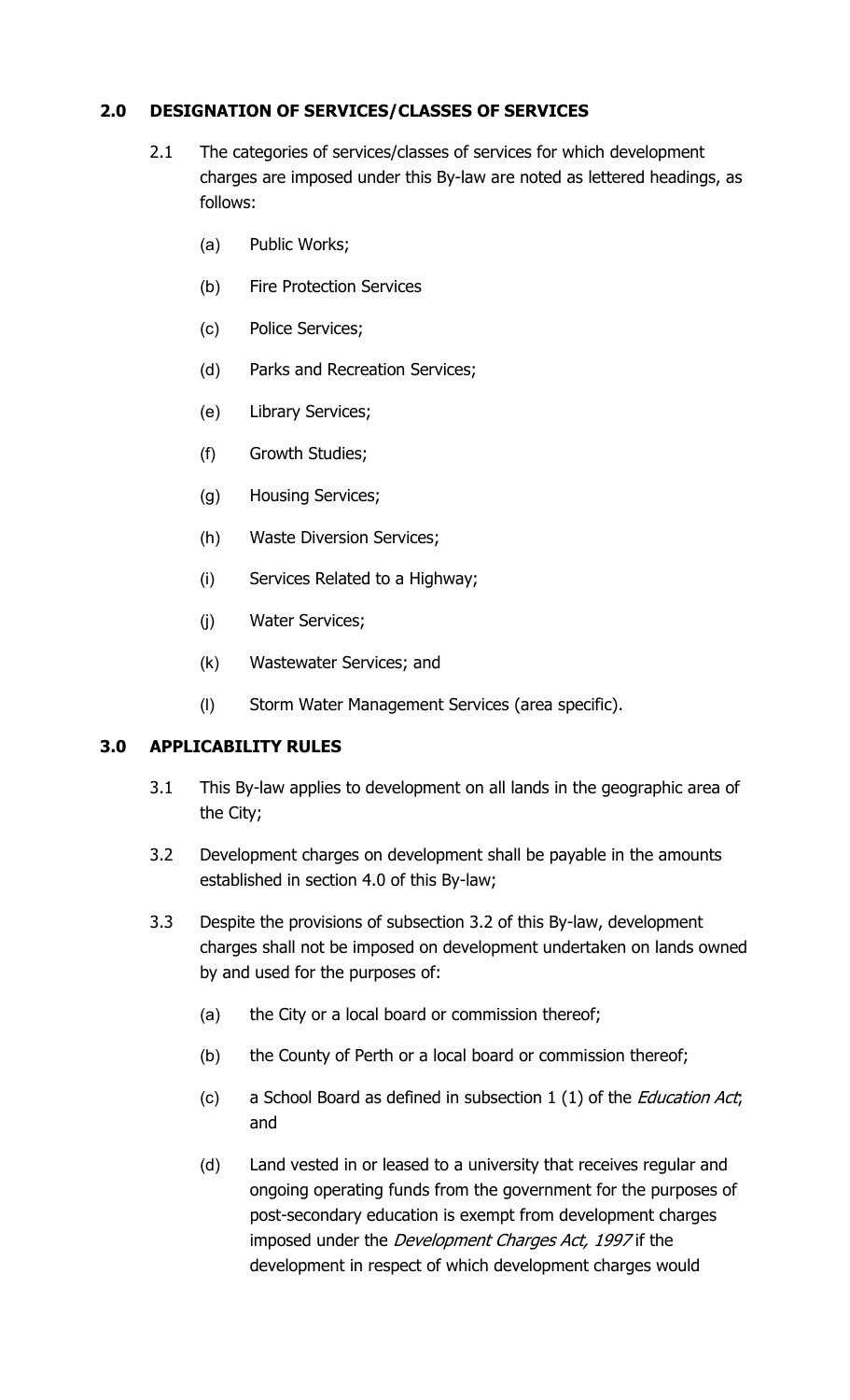otherwise be payable is intended to be occupied and used by the university.

- 3.4 Approval for Development:
	- (a) Except as provided for in this By-law, development charges shall be imposed on all lands, buildings or structures that are developed for residential or non-residential uses if the development requires:
		- (i) the passing of a zoning by-law or an amendment thereto under section 34 of the Planning Act;
		- (ii) the approval of a minor variance under section 45 of the Planning Act;
		- (iii) a conveyance of land to which a by-law passed under subsection 50 (7) of the Planning Act;
		- (iv) the approval of a plan of subdivision under section 51 of the Planning Act;
		- (v) a consent under section 53 of the Planning Act;
		- (vi) the approval of a description under section 50 of the Condominium Act;
		- (vii) the issuance of a permit under the *Building Code Act*, 1992, in relation to a building or structure.
	- (b) No more than one (1) development charge for each service designated in subsection 2.1 shall be imposed upon any lands, buildings or structures to which this By-law applies even though two (2) or more of the actions described in subsection 3.4 (a) are required before the lands, buildings or structures can be developed.
	- (c) Despite subsection 3.4 (b), if two or more of the actions described in subsection 3.4 (a) occur at different times, additional development charges shall be imposed if the subsequent action has the effect of increasing the need for services.
- 3.5 Exemptions:
	- (a) Despite any other provisions of this By-law, development charges shall not be imposed with respect to:
		- (i) a development that is limited to only the enlargement of an existing dwelling unit;
		- (ii) the creation of additional dwelling units as provided in Schedule A of this By-law;
		- (iii) a development of existing commercial buildings or structures or part thereof where the square footage is not increased;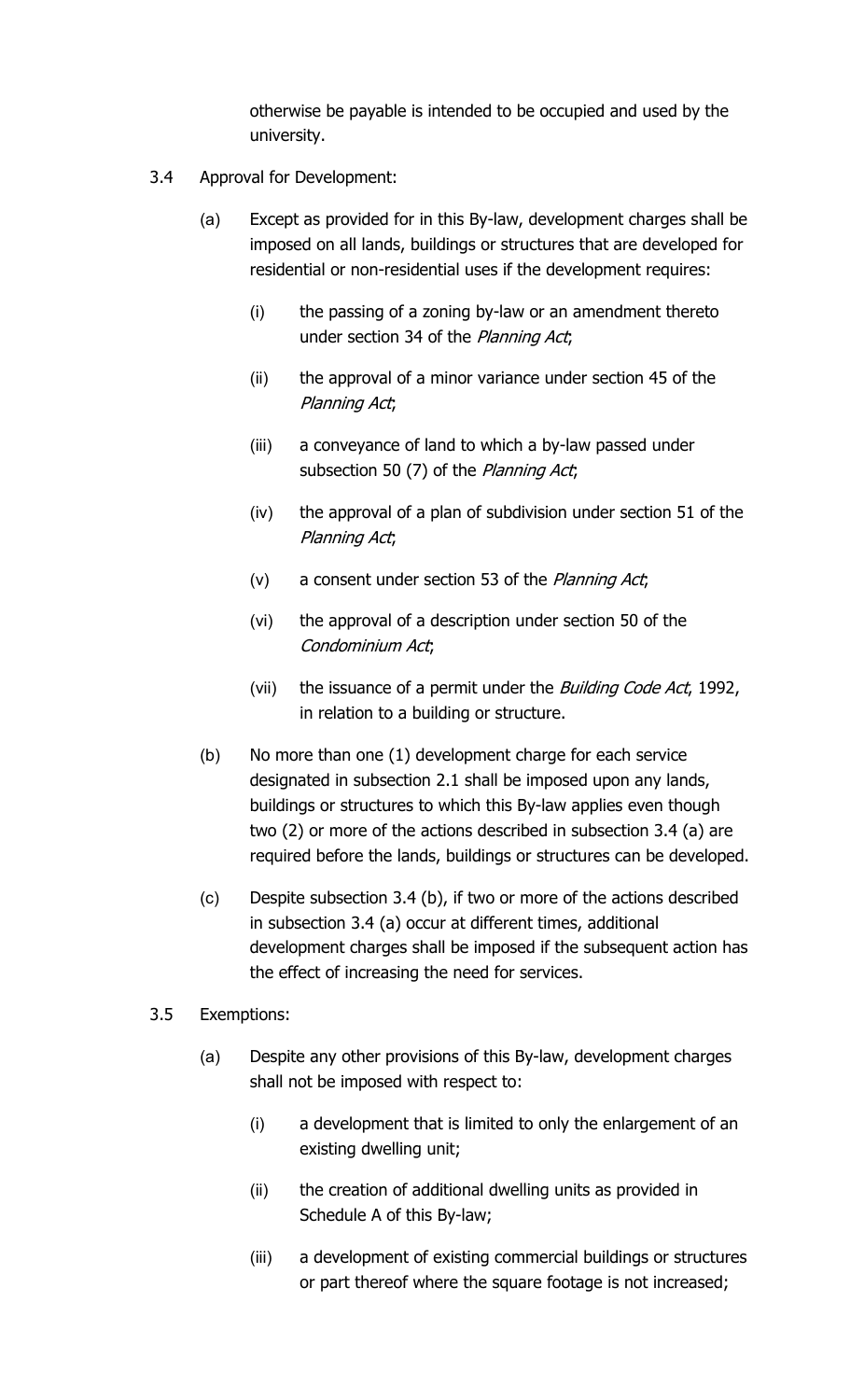- (iv) any use permitted pursuant to section 39 of the *Planning* Act;
- (v) the creation of residential use within existing buildings located in the Heritage Conservation District, pursuant to City By-law No. 173-97;
- (vi) the conversion of industrial buildings to residential uses within Special Policy Area No. 7: Factory District, of the City's Official Plan;
- (vii) an industrial development; and
- (viii) an accessory building.

## **4.0 CALCULATION OF DEVELOPMENT CHARGE RULES**

4.1 Residential Uses:

The development charges described in Schedule B to this By-law shall be imposed on residential use development including a dwelling unit accessory to a non-residential use and, in the case of a mixed-use building or structure, on the residential uses in the mixed-use building or structure, according to the type and number of residential development dwelling units.

- 4.2 Non-Residential:
	- (a) Commercial/Institutional Uses:
		- (i) The development charges described in Schedule C to this By-law shall be imposed on commercial/institutional use development, including commercial/institutional use development in a mixed-use building, according to the gross floor area of the commercial/ institutional use development;
- 4.3 Redevelopment Allowance:
	- (a) Whereas a result of development, a building or structure existing on the land within five (5) years was or is to be demolished, in whole or in part, the development charge otherwise payable with respect to such development shall be reduced by the following amounts:
		- (i) in the case of a residential building or structure, or in the case of a mixed-use building or structure for the residential uses in the mixed-use building or structure, an amount calculated by multiplying the applicable development charge under subsection 4.1 of this By-law by the number, according to the form of dwelling units that have been or will be demolished or converted to another principal use; and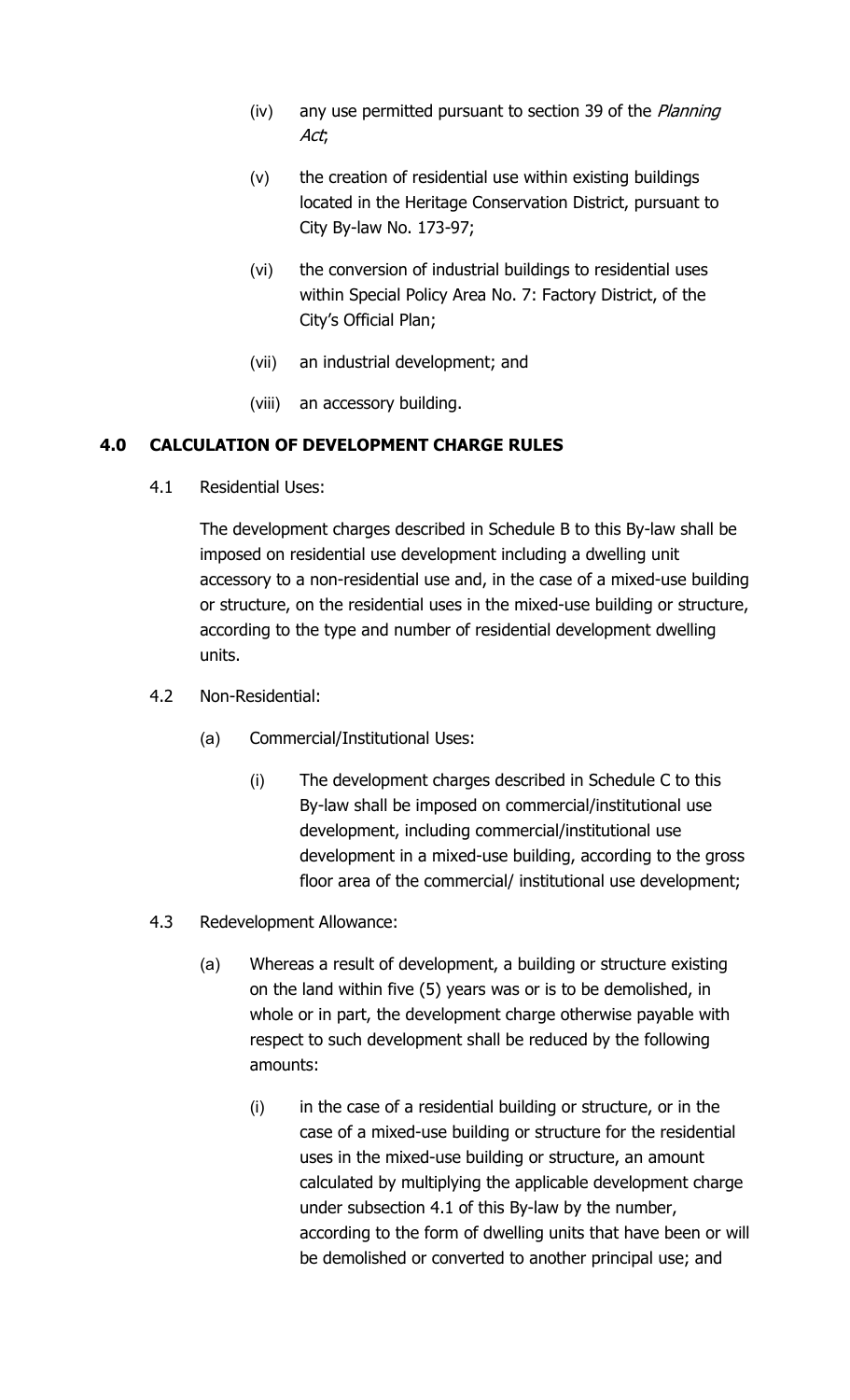- (ii) in the case of a non-residential building or structure or the non-residential portion of a mixed-use building or structure, an amount calculated by multiplying the applicable development charge under subsection 4.2 of this By-law by the gross floor area devoted to commercial uses that has been or will be demolished or converted to another principal use.
- (b) In calculating the reduction provided for in subsection 4.3 (a) of this By-law, the following provisions apply:
	- (i) the redevelopment of lands where buildings or structures have been demolished or converted to another principal use earlier than the five (5) years prior to the payment of development charges are not eligible for inclusion in the calculation of a redevelopment allowance;
	- (ii) the redevelopment allowance will be calculated and credited against development charges otherwise payable when such charges are paid;
	- (iii) the redevelopment allowance shall not exceed the total development charges otherwise payable;
	- (iv) the onus is on the owner subject to the charge to provide sufficient evidence of units or commercial gross floor area demolished or converted to another principal use, and of the timing of such demolition or conversion, in order to justify the redevelopment allowance;
	- (v) in absence of other evidence, a demolished building will be considered to have been demolished on the latest date of issue of a demolition permit;

# **5.0 COLLECTION OF DEVELOPMENT CHARGES**

- 5.1 Development charges imposed under section 4 of this By-law are payable on the date on which a building permit is issued.
- 5.2 Despite subsection 5.1, the City may enter into agreements providing for all or any part of a development charge to be paid before or after it would otherwise be payable.
- 5.3 If at the time of issuance of building permits for a development for which development charges have already been paid, pursuant to subsection 5.2 of this By-law, the development charge for the number and type of dwelling unit for which building permits are being issued is less than at the time that payments were made, a refund shall be paid by the City, which refund shall be the difference between the development charges previously collected, adjusted in accordance with section 8.0 of this Bylaw, to the date of issuance of building permits, and the development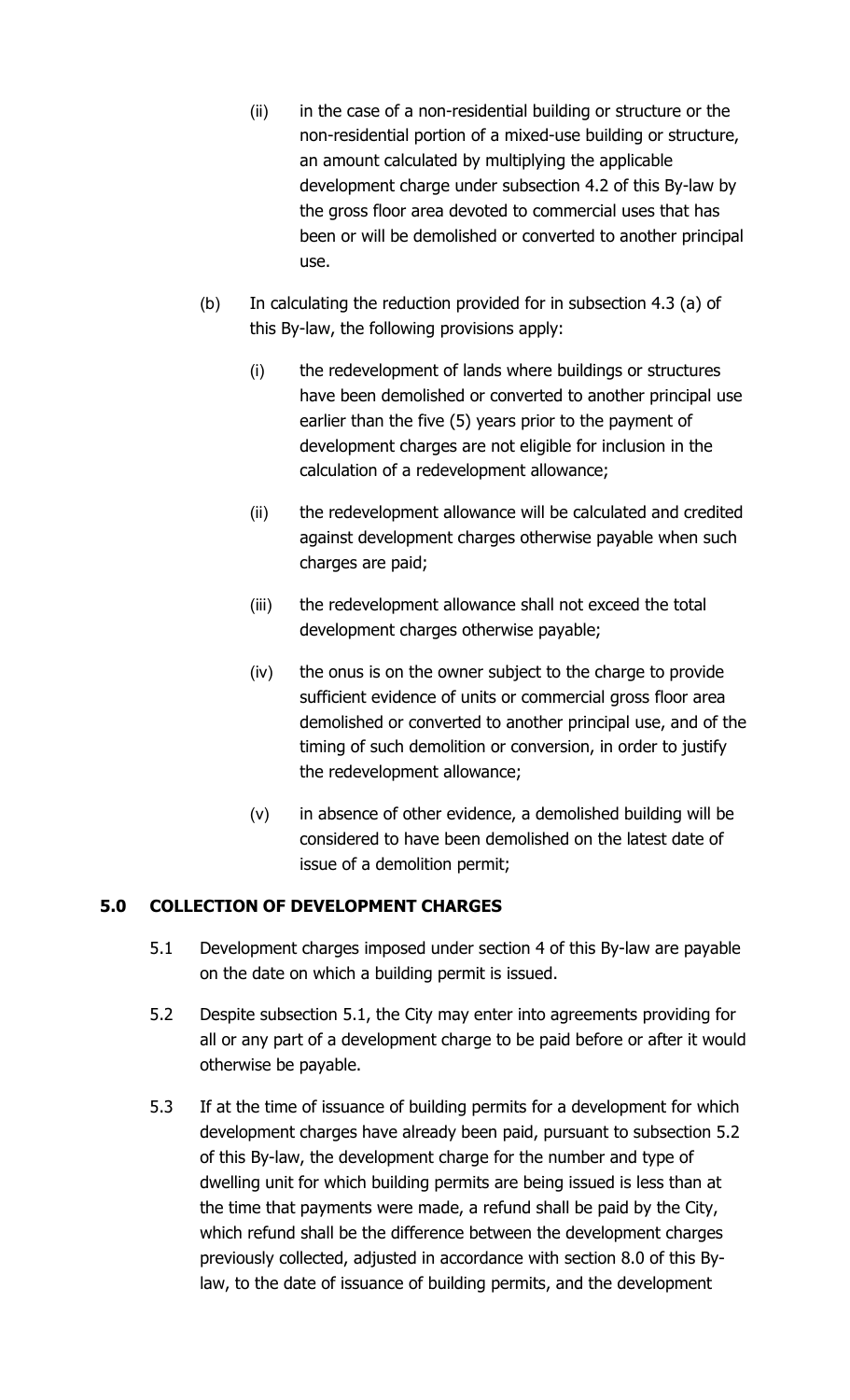charges for which building permits are being issued, calculated at the date of issuance.

- 5.4 Despite subsection 5.3 of this By-law, a refund shall not exceed the amount of the development charges paid pursuant to subsection 5.2 of this By-law.
- 5.5 Notwithstanding subsections 5.1 and 5.2, development charges for rental housing and institutional developments are due and payable in 6 installments commencing with the first installment payable on the date of first occupancy certificate issued, and each subsequent installment, including interest, payable on the anniversary date each year thereafter.
- 5.6 Notwithstanding subsections 5.1 and 5.2 development charges for nonprofit housing developments are due and payable in 21 installments commencing with the first installment payable on the date of first occupancy certificate issued, and each subsequent installment, including interest, payable on the anniversary date each year thereafter.
- 5.7 Where the development of land results from the approval of a site plan or zoning by-law amendment received on or after January 1, 2020, and the approval of the application occurred within 2 years of building permit issuance, the development charges under subsections 5.1 and 5.2 shall be calculated on the rates set out in Schedule "B" on the date of the planning application, including interest. Where both planning applications apply development charges under subsections 5.1 and 5.2 shall be calculated on the rates, including interest, set out in Schedule "B" on the date of the later planning application, including interest.
- 5.8 If a development charge or any part of it remains unpaid after it is payable, the amount unpaid shall be added to the tax roll and shall be collected in the same manner as taxes.

## **6.0 PAYMENT BY SERVICES**

6.1 Despite subsection 5.1 and despite subsection 5.2, the City may by agreement with an owner, permit a development charge to be paid in money or by the provision of services or by a combination of both. Where services are provided in full or partial satisfaction of a development charge, the City shall credit the owner with an amount equal to the reasonable cost, as agreed to by the City and the owner, of providing the services. No such credit given shall exceed the total development charge payable by the owner.

# **7.0 OVERSIZING OF SERVICES**

7.1 The City may by agreement with an owner, require that the services for a subdivision be increased and/or oversized to support development beyond the said subdivision, the City shall credit the owner with an amount equal to the reasonable cost, as agreed to by the City and the owner, over and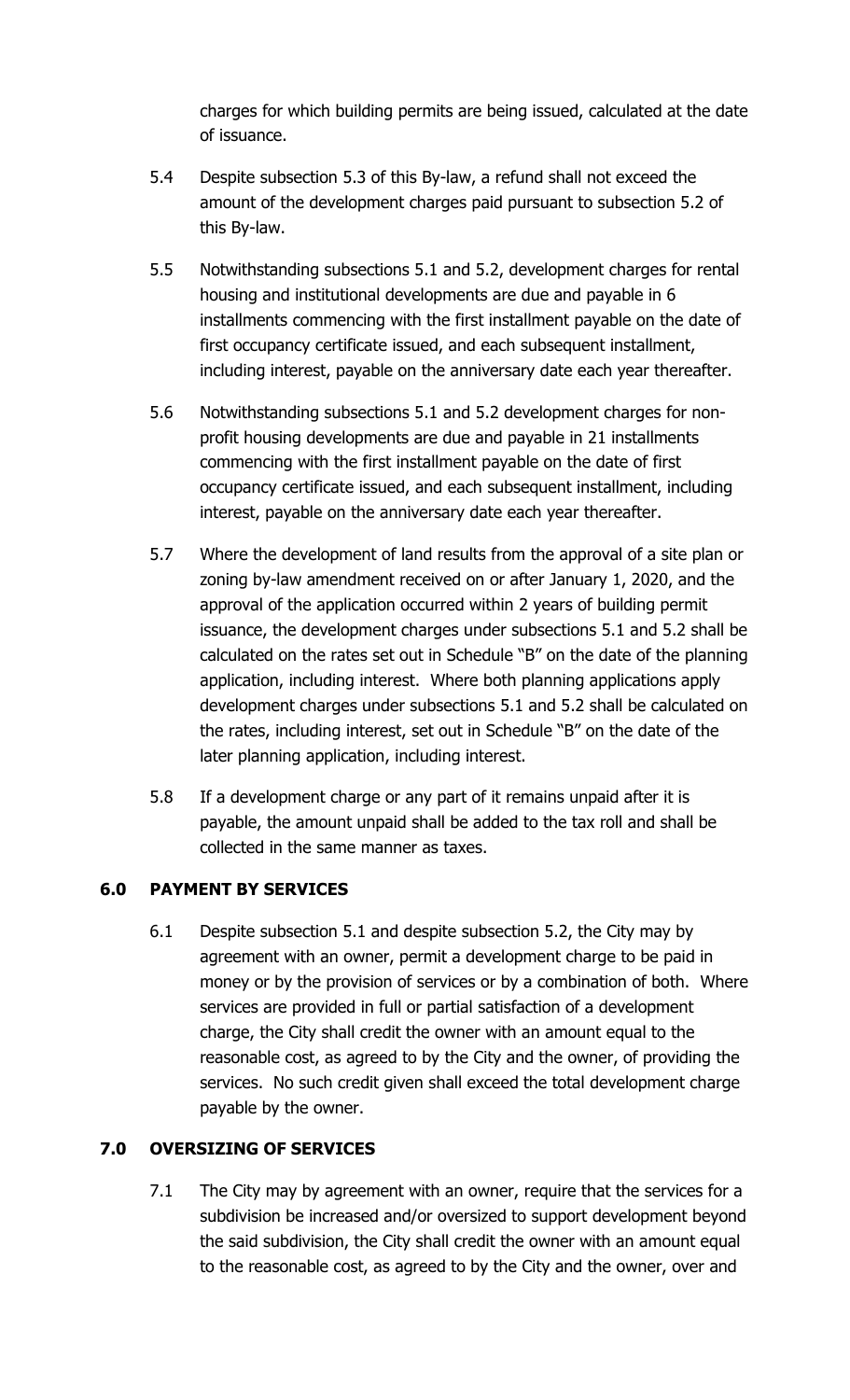above those required for the said subdivision, known as local services. This credit will be reduced from the development charge applicable to the said subdivision. Provision of local services will continue to be the responsibility of the owner.

### **8.0 INDEXING**

- 8.1 Development charges imposed pursuant to this By-law shall be adjusted annually on January 1st, without amendment to this By-law, by the percentage change in accordance with the prescribed index in the Act.
- 8.2 The first such adjustment provided for in subsection 8.1 of this By-law, shall occur January 1, 2023, using the most recently available data for the percentage change in the said index for the previous year.

## **9.0 FRONT-END FINANCING**

9.1 The City may enter into front-end agreements with owners in accordance with the provisions of the Act.

## **10.0 ACCOUNTABILITY**

- 10.1 All monies paid pursuant to this By-law shall be maintained separately from all other revenues or receipts of the City. The Treasurer of the City shall establish separate reserve funds, pursuant to the thirteen categories of services designated in subsection 2.1.
- 10.2 The Treasurer of the City shall provide to the Council of the City an annual financial statement related to this By-law and the development charge reserve funds established under subsection 10.1 of this By-law. This annual statement shall be provided on a date directed by Council.
- 10.3 The City shall pay interest on a refund under subsections 18 (3), (5) and 25 (2) or 36 of the Act at a rate equal to the Bank of Canada rate on the date this By-law comes into force, updated on the first business day of every January, April, July and October thereafter.

#### **11.0 SCHEDULES**

- 11.1 The following schedules to this By-law form an integral part thereof:
	- Schedule A Exception Relating to the Creation of Additional Dwelling Units
	- Schedule B Residential Use Development Charges
	- Schedule C Non-Residential Use Development Charges
	- Schedule D Area Denoting where the Riverbend Storm Water Management charge shall be imposed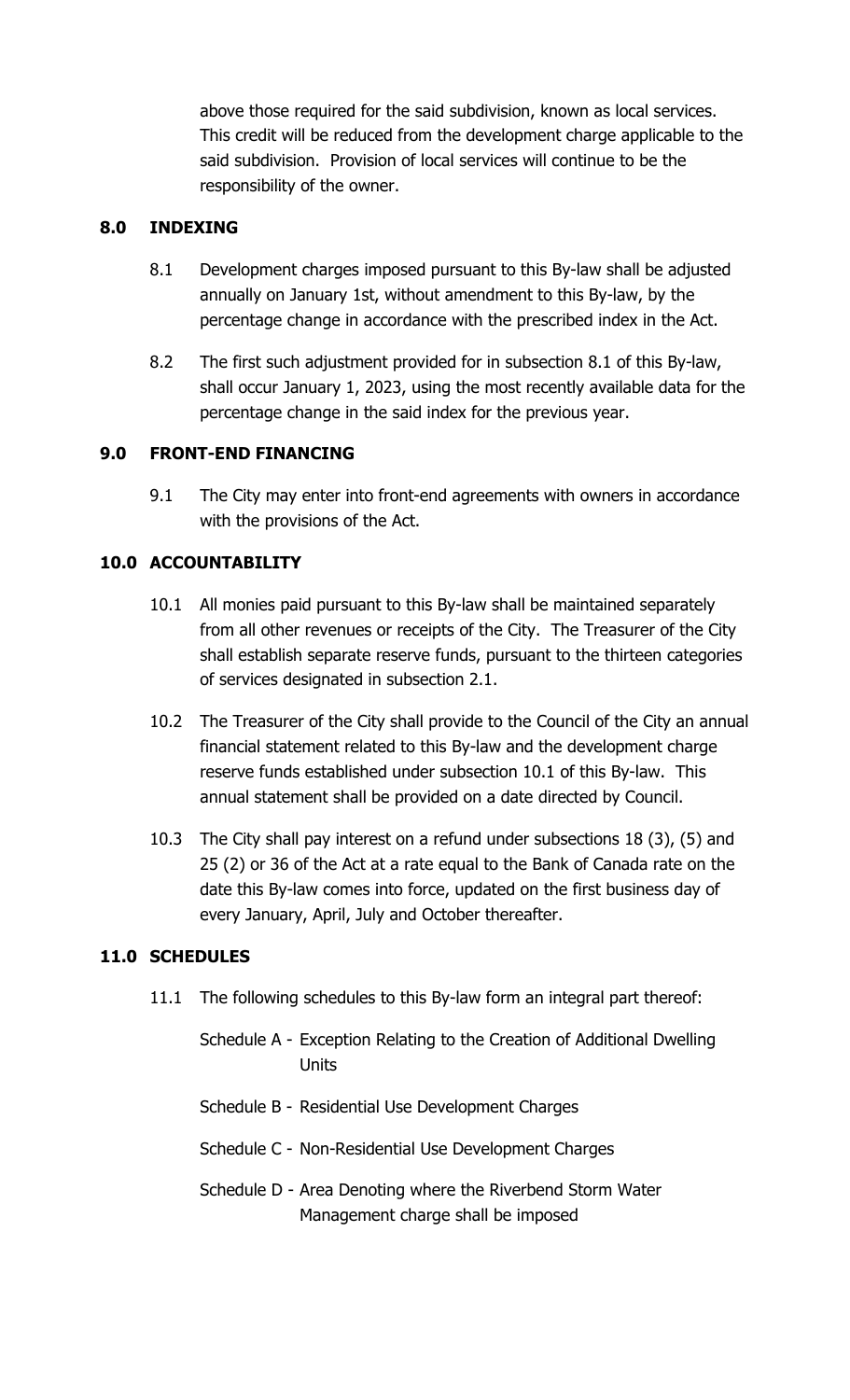### **12.0 DATE BY-LAW IN FORCE**

12.1 This By-law shall come into force upon final passage.

### **13.0 DATE BY-LAW EXPIRES**

13.1 This By-law shall expire on April 6, 2027, unless sooner amended or repealed.

## **14.0 REPEAL**

14.1 By-law 45-2017, and any amendments, are hereby repealed upon passage of this By-law.

Read a FIRST, SECOND and THIRD time and

FINALLY PASSED this 6th day of April, 2022.

\_\_\_\_\_\_\_\_\_\_\_\_\_"Daniel B. Mathieson"\_ Mayor – Daniel B. Mathieson

\_\_\_\_\_\_\_\_\_\_\_\_\_\_"Tatiana Dafoe"\_\_\_\_\_ Clerk – Tatiana Dafoe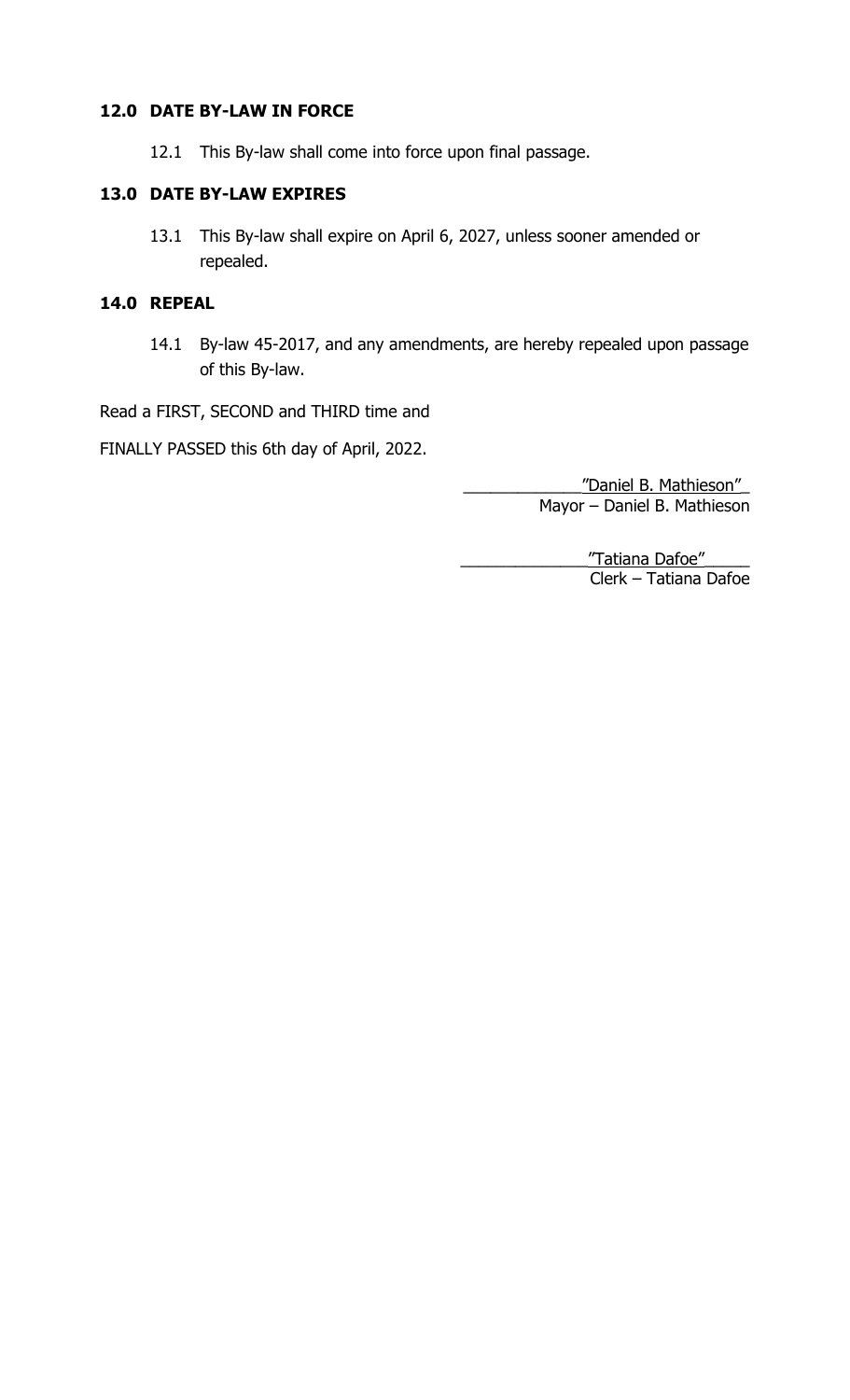#### **This is Schedule "A" to By-law Number 41-2022 Adopted this 6th day of April, 2022**

| <b>Name of Class of</b><br><b>Residential</b><br><b>Building</b> | <b>Description of Class of</b><br><b>Residential Building</b>                                                                                                                                                                                                                                            | <b>Maximum</b><br><b>Number of</b><br><b>Additional</b><br><b>Dwelling Units</b>  | <b>Restrictions</b>                                                                                                                                                                             |
|------------------------------------------------------------------|----------------------------------------------------------------------------------------------------------------------------------------------------------------------------------------------------------------------------------------------------------------------------------------------------------|-----------------------------------------------------------------------------------|-------------------------------------------------------------------------------------------------------------------------------------------------------------------------------------------------|
| <b>Existing single</b><br>detached dwellings                     | Existing residential<br>buildings, each of which<br>contains a single dwelling<br>unit, that are not attached<br>to other buildings.                                                                                                                                                                     | Two                                                                               | The total gross floor<br>area of the additional<br>dwelling unit or units<br>must be less than or<br>equal to the gross<br>floor area of the<br>dwelling unit already<br>in the building.       |
| <b>Existing semi-</b><br>detached dwellings<br>or row dwellings  | Existing residential<br>buildings, each of which<br>contains a single dwelling<br>unit, that have one or two<br>vertical walls, but no other<br>parts, attached to other<br>buildings.                                                                                                                   | One                                                                               | The gross floor area<br>of the additional<br>dwelling unit must be<br>less than or equal to<br>the gross floor area<br>of the dwelling unit<br>already in the<br>building.                      |
| <b>Existing rental</b><br>residential<br>buildings               | Existing residential rental<br>buildings, each of which<br>contains four or more<br>dwelling units.                                                                                                                                                                                                      | Greater of one and<br>1% of the existing<br>units in the<br>building              | None.                                                                                                                                                                                           |
| Other existing<br>residential<br>buildings                       | An existing residential<br>building not in another<br>class of residential building<br>described in this table.                                                                                                                                                                                          | One                                                                               | The gross floor area<br>of the additional<br>dwelling unit must be<br>less than or equal to<br>the gross floor area<br>of the smallest<br>dwelling unit already<br>in the building.             |
| Proposed new<br>detached dwellings                               | Proposed new residential<br>buildings that would not be<br>attached to other buildings<br>and that are permitted to<br>contain a second dwelling<br>unit, that being either of<br>the two dwelling units, if<br>the units have the same<br>gross floor area, or the<br>smaller of the dwelling<br>units. | The proposed new<br>detached dwelling<br>must only contain<br>two dwelling units. | The proposed new<br>detached dwelling<br>must be located on a<br>parcel of land on<br>which no other<br>detached dwelling,<br>semi-detached<br>dwelling or row<br>dwelling would be<br>located. |
| Proposed new<br>semi-detached<br>dwellings or row<br>dwellings   | Proposed new residential<br>buildings that would have<br>one or two vertical walls,<br>but no other parts,<br>attached to other buildings                                                                                                                                                                | The proposed new<br>semi-detached<br>dwelling or row<br>dwelling must only        | The proposed new<br>semi-detached<br>dwelling or row<br>dwelling must be<br>located on a parcel of                                                                                              |

Exception Relating to the Creation of Additional Dwelling Units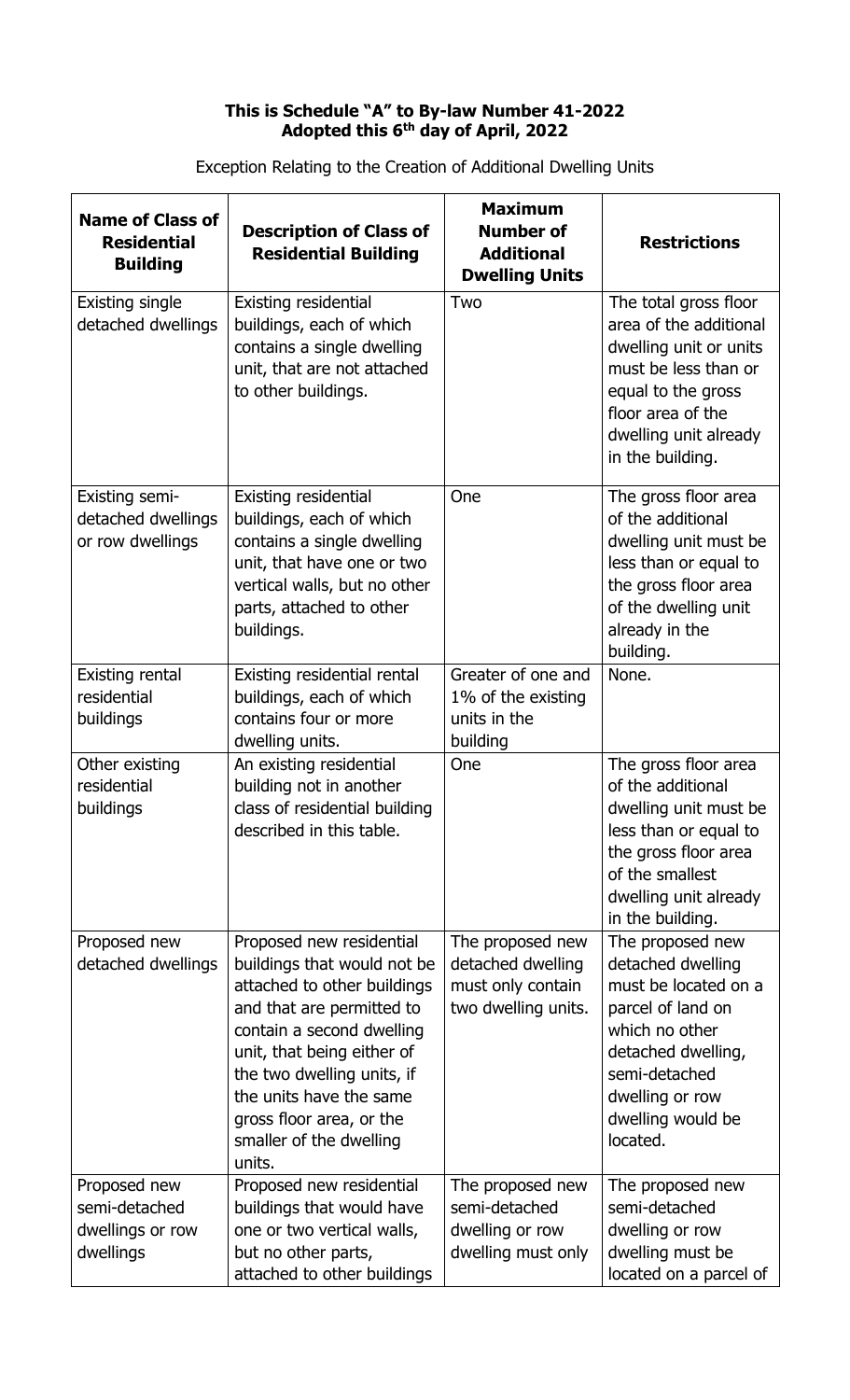| <b>Name of Class of</b><br><b>Residential</b><br><b>Building</b>                                                                                               | <b>Description of Class of</b><br><b>Residential Building</b>                                                                                                                                                         | <b>Maximum</b><br><b>Number of</b><br><b>Additional</b><br><b>Dwelling Units</b>                                                                                                                               | <b>Restrictions</b>                                                                                                                                                                                                                                                                                        |
|----------------------------------------------------------------------------------------------------------------------------------------------------------------|-----------------------------------------------------------------------------------------------------------------------------------------------------------------------------------------------------------------------|----------------------------------------------------------------------------------------------------------------------------------------------------------------------------------------------------------------|------------------------------------------------------------------------------------------------------------------------------------------------------------------------------------------------------------------------------------------------------------------------------------------------------------|
|                                                                                                                                                                | and that are permitted to<br>contain a second dwelling<br>unit, that being either of<br>the two dwelling units, if<br>the units have the same<br>gross floor area, or the<br>smaller of the dwelling<br>units.        | contain two<br>dwelling units.                                                                                                                                                                                 | land on which no<br>other detached<br>dwelling, semi-<br>detached dwelling or<br>row dwelling would<br>be located.                                                                                                                                                                                         |
| Proposed new<br>residential<br>buildings that<br>would be ancillary<br>to a proposed new<br>detached dwelling,<br>semi-detached<br>dwelling or row<br>dwelling | Proposed new residential<br>buildings that would be<br>ancillary to a proposed<br>new detached dwelling,<br>semi-detached dwelling or<br>row dwelling and that are<br>permitted to contain a<br>single dwelling unit. | The proposed new<br>detached dwelling,<br>semi-detached<br>dwelling or row<br>dwelling, to which<br>the proposed new<br>residential building<br>would be ancillary,<br>must only contain<br>one dwelling unit. | The gross floor area<br>of the dwelling unit in<br>the proposed new<br>residential building<br>must be equal to or<br>less than the gross<br>floor area of the<br>detached dwelling,<br>semi-detached<br>dwelling or row<br>dwelling to which the<br>proposed new<br>residential building is<br>ancillary. |

Source: O. Reg. 82/98, s. 2.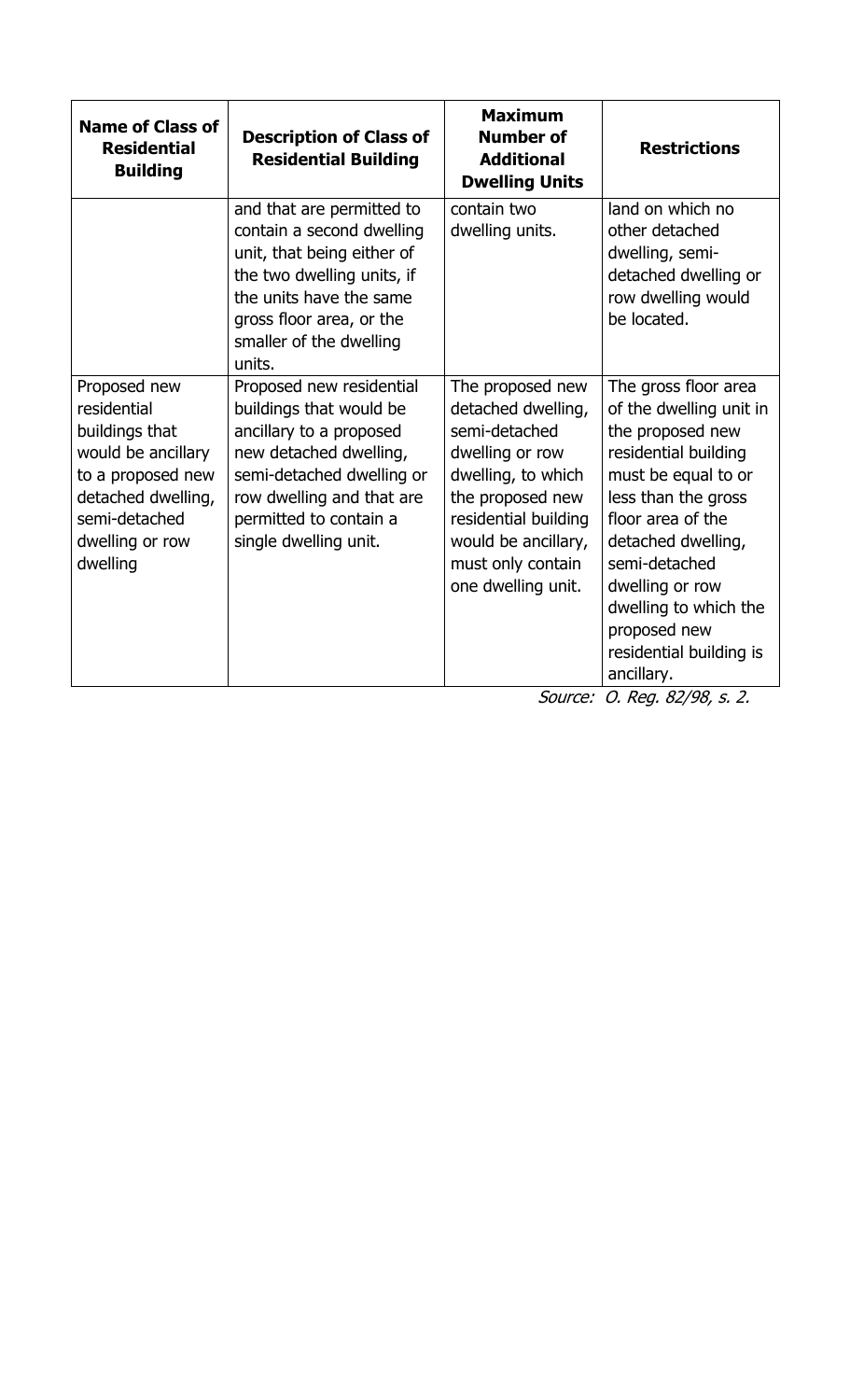#### **This is Schedule "B" to By-law Number 41-2022 Adopted this 6th day of April, 2022**

Residential Use Development Charges

| <b>City-Wide Services/</b><br><b>Class of Service</b> | <b>Residential</b><br><b>Single and Semi</b><br><b>Detached</b><br><b>Dwelling</b> | <b>Residential</b><br><b>Multiples</b> | <b>Residential</b><br>Apartments $-2$<br>Bedrooms + | <b>Residential</b><br>Apartments-<br><b>Bachelor and 1</b><br><b>Bedroom</b> | <b>Residential</b><br><b>Special</b><br><b>Care/Special</b><br><b>Dwelling Units</b> |
|-------------------------------------------------------|------------------------------------------------------------------------------------|----------------------------------------|-----------------------------------------------------|------------------------------------------------------------------------------|--------------------------------------------------------------------------------------|
| Public Works (Facilities and Fleet)                   | \$702                                                                              | \$549                                  | \$407                                               | \$302                                                                        | \$279                                                                                |
| <b>Fire Protection Services</b>                       | \$333                                                                              | \$261                                  | \$193                                               | \$143                                                                        | \$133                                                                                |
| <b>Police Services</b>                                | \$479                                                                              | \$375                                  | \$278                                               | \$206                                                                        | \$191                                                                                |
| Parks and Recreation Services                         | \$3,265                                                                            | \$2,555                                | \$1,892                                             | \$1,406                                                                      | \$1,300                                                                              |
| <b>Library Services</b>                               | \$607                                                                              | \$475                                  | \$352                                               | \$261                                                                        | \$242                                                                                |
| <b>Growth Studies</b>                                 | \$266                                                                              | \$208                                  | \$154                                               | \$115                                                                        | \$106                                                                                |
| <b>Housing Services</b>                               | \$2,341                                                                            | \$1,832                                | \$1,356                                             | \$1,008                                                                      | \$932                                                                                |
| <b>Waste Diversion</b>                                | \$633                                                                              | \$495                                  | \$367                                               | \$273                                                                        | \$252                                                                                |
| <b>Total City-Wide Services/Class of Service</b>      | \$8,626                                                                            | \$6,750                                | \$4,999                                             | \$3,714                                                                      | \$3,435                                                                              |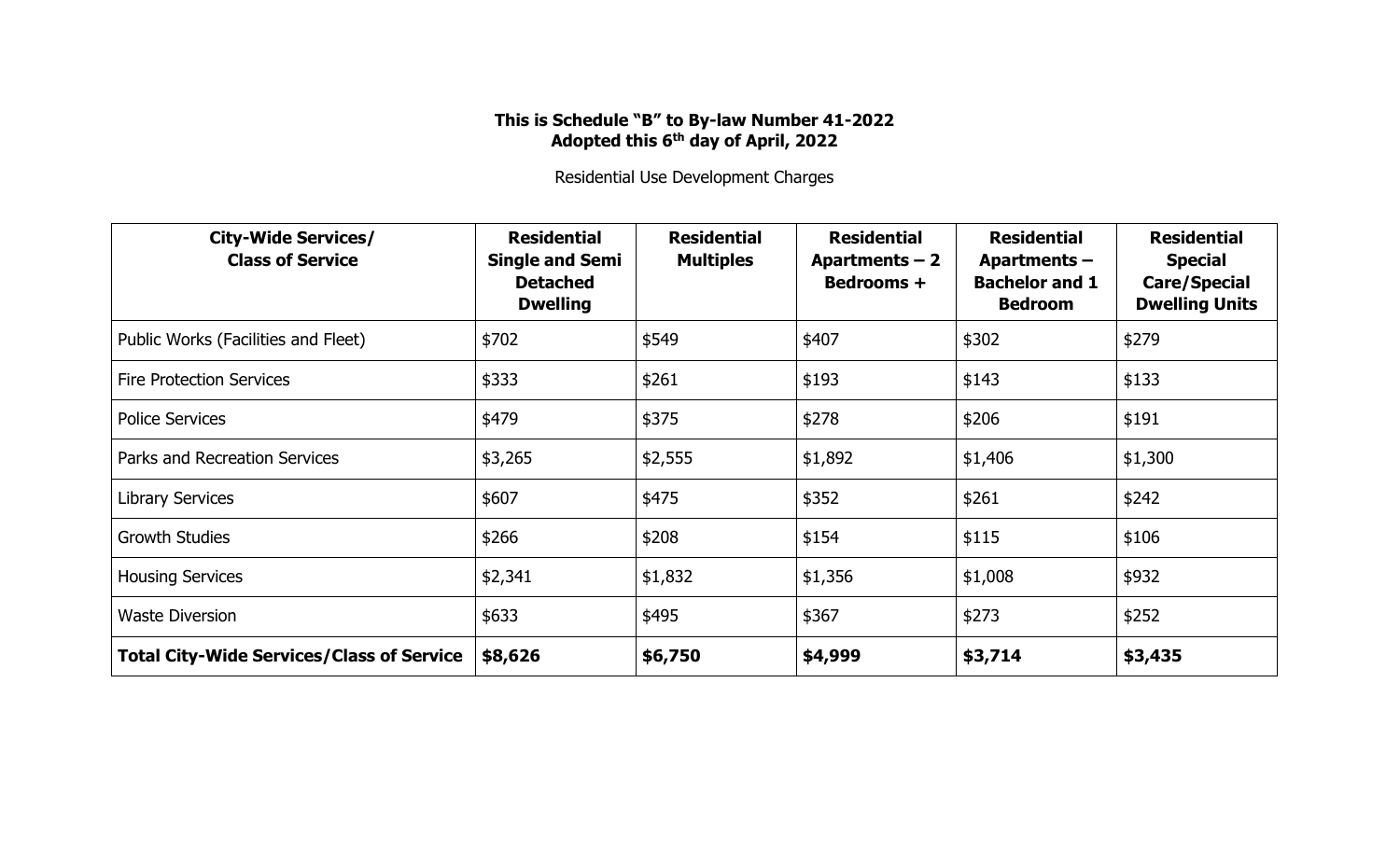| <b>Infrastructure Services</b>                                  | <b>Residential</b><br><b>Single and Semi</b><br><b>Detached</b><br><b>Dwelling</b> | <b>Residential</b><br><b>Multiples</b> | <b>Residential</b><br>Apartments $-2$<br><b>Bedrooms +</b> | <b>Residential</b><br>Apartments-<br><b>Bachelor and 1</b><br><b>Bedroom</b> | <b>Residential</b><br><b>Special</b><br><b>Care/Special</b><br><b>Dwelling Units</b> |
|-----------------------------------------------------------------|------------------------------------------------------------------------------------|----------------------------------------|------------------------------------------------------------|------------------------------------------------------------------------------|--------------------------------------------------------------------------------------|
| Services Related to a Highway                                   | \$3,374                                                                            | \$2,640                                | \$1,955                                                    | \$1,453                                                                      | \$1,343                                                                              |
| <b>Wastewater Services</b>                                      | \$3,765                                                                            | \$2,946                                | \$2,182                                                    | \$1,622                                                                      | \$1,499                                                                              |
| <b>Water Services</b>                                           | \$340                                                                              | \$266                                  | \$197                                                      | \$146                                                                        | \$135                                                                                |
| <b>Total Infrastructure Services</b>                            | \$7,479                                                                            | \$5,852                                | \$4,334                                                    | \$3,221                                                                      | \$2,977                                                                              |
| <b>GRAND TOTAL CITY-WIDE +</b><br><b>INFRASTRUCTURE SERVICS</b> | \$16,105                                                                           | \$12,602                               | \$9,333                                                    | \$6,935                                                                      | \$6,412                                                                              |

| <b>Area Specific Charge</b><br><b>Riverbend Servicing Area</b> | <b>Residential</b><br><b>Single and Semi</b><br><b>Detached</b><br><b>Dwelling</b> | <b>Residential</b><br><b>Multiples</b> | <b>Residential</b><br>Apartments $-2$<br><b>Bedrooms +</b> | <b>Residential</b><br>Apartments –<br><b>Bachelor and 1</b><br><b>Bedroom</b> | <b>Residential</b><br><b>Special</b><br><b>Care/Special</b><br><b>Dwelling Units</b> |
|----------------------------------------------------------------|------------------------------------------------------------------------------------|----------------------------------------|------------------------------------------------------------|-------------------------------------------------------------------------------|--------------------------------------------------------------------------------------|
| Stormwater and Drainage                                        | \$2,774                                                                            | \$2,171                                | \$1,607                                                    | \$1,195                                                                       | \$1,104                                                                              |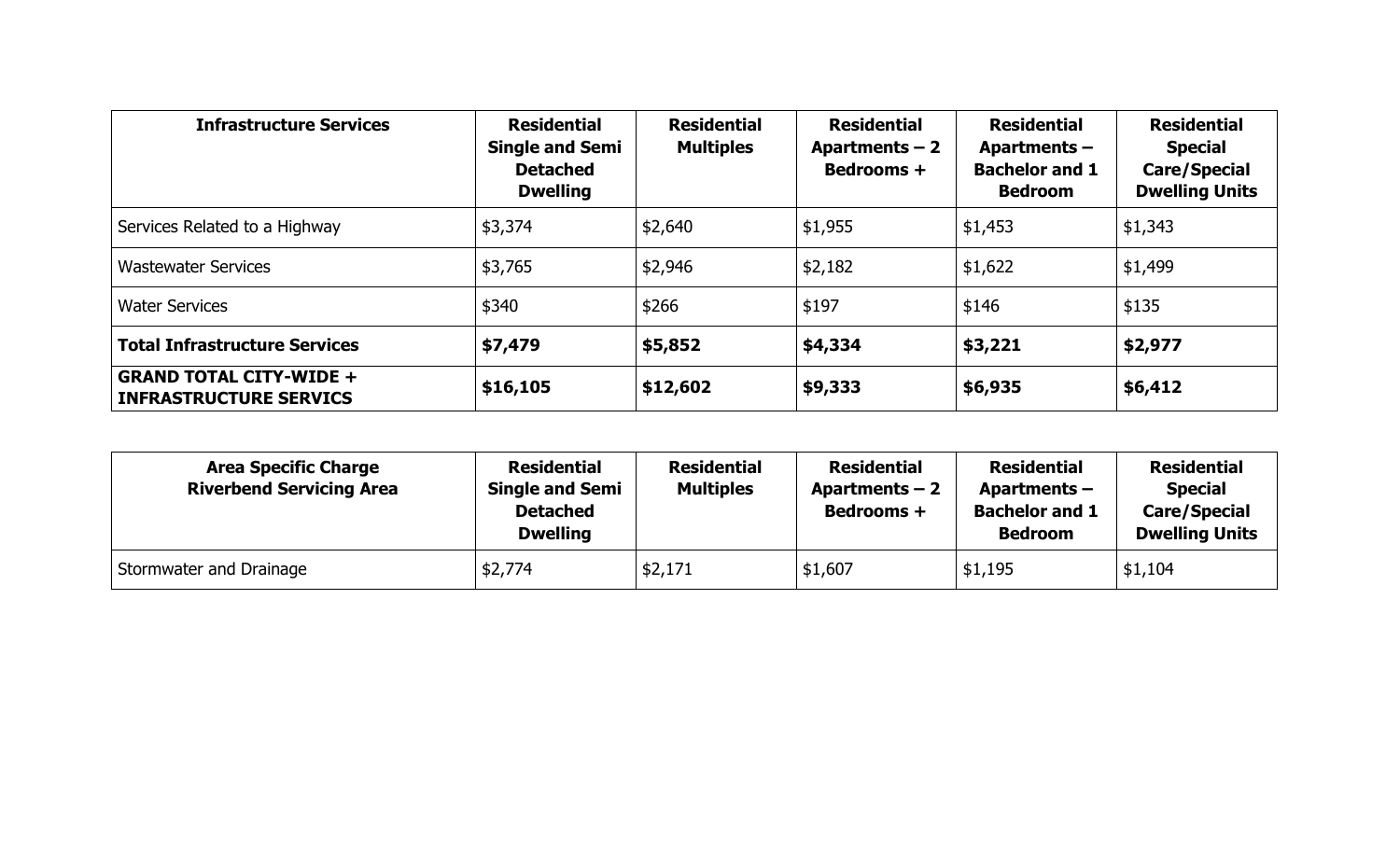#### **This is Schedule "C" to By-law Number 41-2022 Adopted this 6th day of April, 2022**

Non-Residential Use Development Charges

| <b>City-Wide Services/Class of Service</b>                 | <b>Non-Residential</b><br>(per sq.ft. of Gross Floor Area) |
|------------------------------------------------------------|------------------------------------------------------------|
| Public Works (Facilities and Fleet)                        | 0.44                                                       |
| <b>Fire Protection Services</b>                            | 0.20                                                       |
| <b>Police Services</b>                                     | 0.29                                                       |
| <b>Parks and Recreation Services</b>                       | 0.18                                                       |
| <b>Library Services</b>                                    | 0.03                                                       |
| <b>Growth Studies</b>                                      | 0.17                                                       |
| <b>Housing Services</b>                                    | 0.00                                                       |
| <b>Waste Diversion</b>                                     | 0.03                                                       |
| <b>Total City-Wide Services/Class of</b><br><b>Service</b> | 1.34                                                       |

| <b>Infrastructure Services</b>                                   | <b>Non-Residential</b><br>(per sq.ft. of Gross Floor Area) |
|------------------------------------------------------------------|------------------------------------------------------------|
| Services Related to a Highway                                    | 0.48                                                       |
| <b>Wastewater Services</b>                                       | 0.55                                                       |
| <b>Water Services</b>                                            | 0.05                                                       |
| <b>Total Infrastructure Services</b>                             | 1.08                                                       |
| <b>GRAND TOTAL CITY-WIDE +</b><br><b>INFRASTRUCTURE SERVICES</b> | 2.42                                                       |

| <b>Area Specific Charge</b>     | <b>Non-Residential</b>           |
|---------------------------------|----------------------------------|
| <b>Riverbend Servicing Area</b> | (per sq.ft. of Gross Floor Area) |
| Stormwater and Drainage         | 1.05                             |